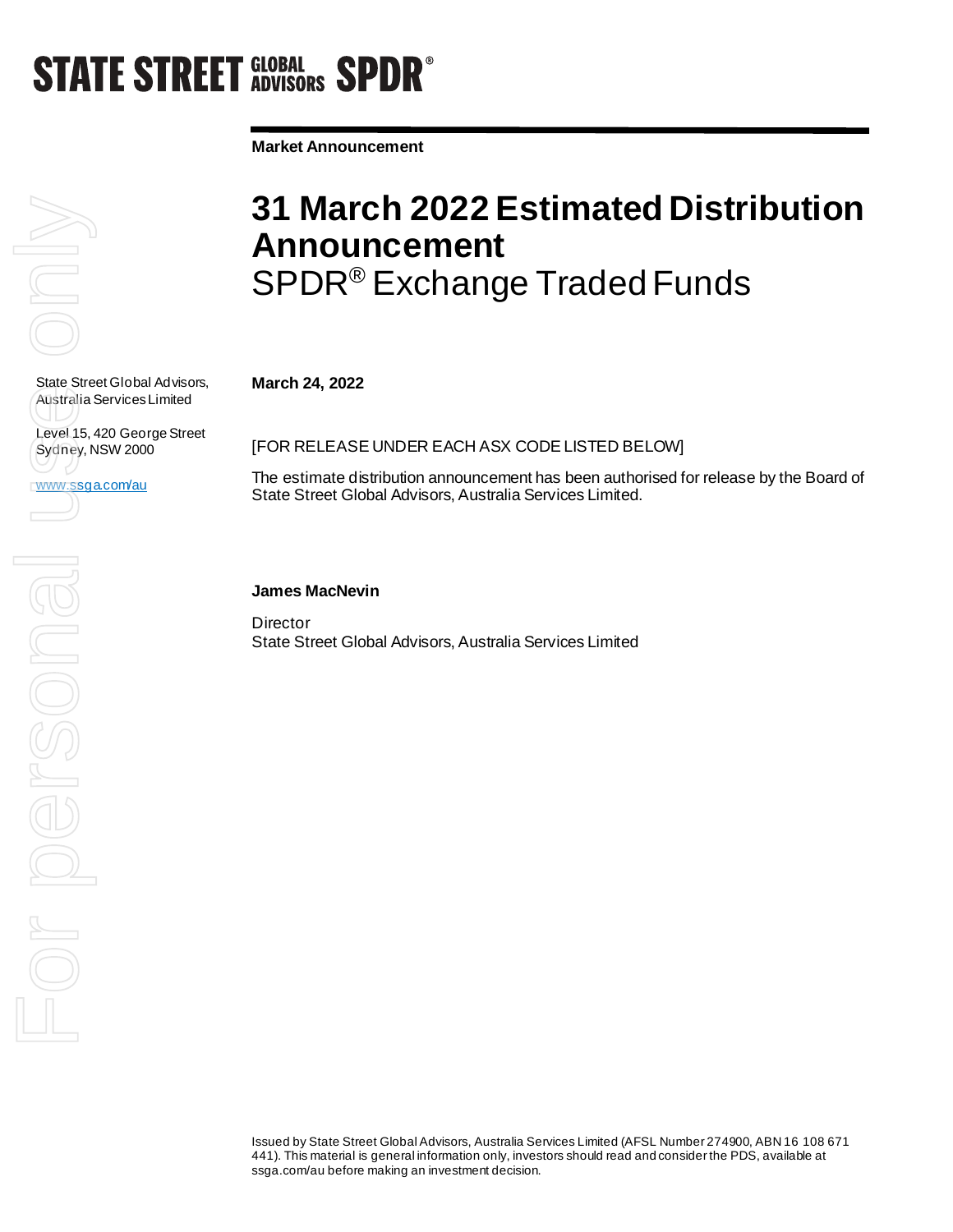## **STATE STREET GLOBAL SPDR<sup>®</sup>**

State Street Global Advisors, Australia Services Limited (ABN 16 108 671 441, AFSL No. 274900) is pleased to announce the following estimated distribution for the **SPDR Exchange Traded Funds** for the period ending 31 March 2022:

| <b>ASX</b><br>Code             | <b>Fund</b>                                         | Distribution -<br><b>Cents per Unit</b> |  |
|--------------------------------|-----------------------------------------------------|-----------------------------------------|--|
| <b>Australian Equities</b>     |                                                     |                                         |  |
| <b>STW</b>                     | SPDR S&P/ASX 200 Fund                               | 71.9095                                 |  |
| <b>SFY</b>                     | SPDR S&P/ASX 50 Fund                                | 74.8322                                 |  |
| <b>SLF</b>                     | SPDR S&P/ASX 200 Listed Property Fund               | 14.0052                                 |  |
| SYI                            | SPDR MSCI Australia Select High Dividend Yield Fund | 68.0341                                 |  |
| E200                           | SPDR S&P/ASX 200 ESG Fund                           | 27.3477                                 |  |
| <b>Australian Fixed Income</b> |                                                     |                                         |  |
| <b>GOVT</b>                    | SPDR S&P/ASX Australian Government Bond Fund        | 5.3546                                  |  |
| <b>BOND</b>                    | SPDR S&P/ASX Australian Bond Fund                   | 4.6652                                  |  |

The estimated distribution cents per unit may change if applications or redemptions are received prior to the close of trading 30 March 2022. A subsequent announcement will be made to confirm the distribution. In this announcement, the breakdown of the distribution components will be provided.

The following distribution dates will apply for period ended 31 March 2022:

| Event                               | <b>Date</b>   |
|-------------------------------------|---------------|
| Ex-distribution date                | 30 March 2022 |
| Record date                         | 31 March 2022 |
| Payment date - all funds except SLF | 12 April 2022 |
| Payment date - SLF                  | 30 May 2022   |

The primary market for application or redemption will be closed on 30 March 2022 and will be reopened from 31 March 2022.

Issued by State Street Global Advisors, Australia Services Limited (AFSL Number 274900, ABN 16 108 671 441). This material is general information only, investors should read and consider the PDS, available at ssga.com/au before making an investment decision.